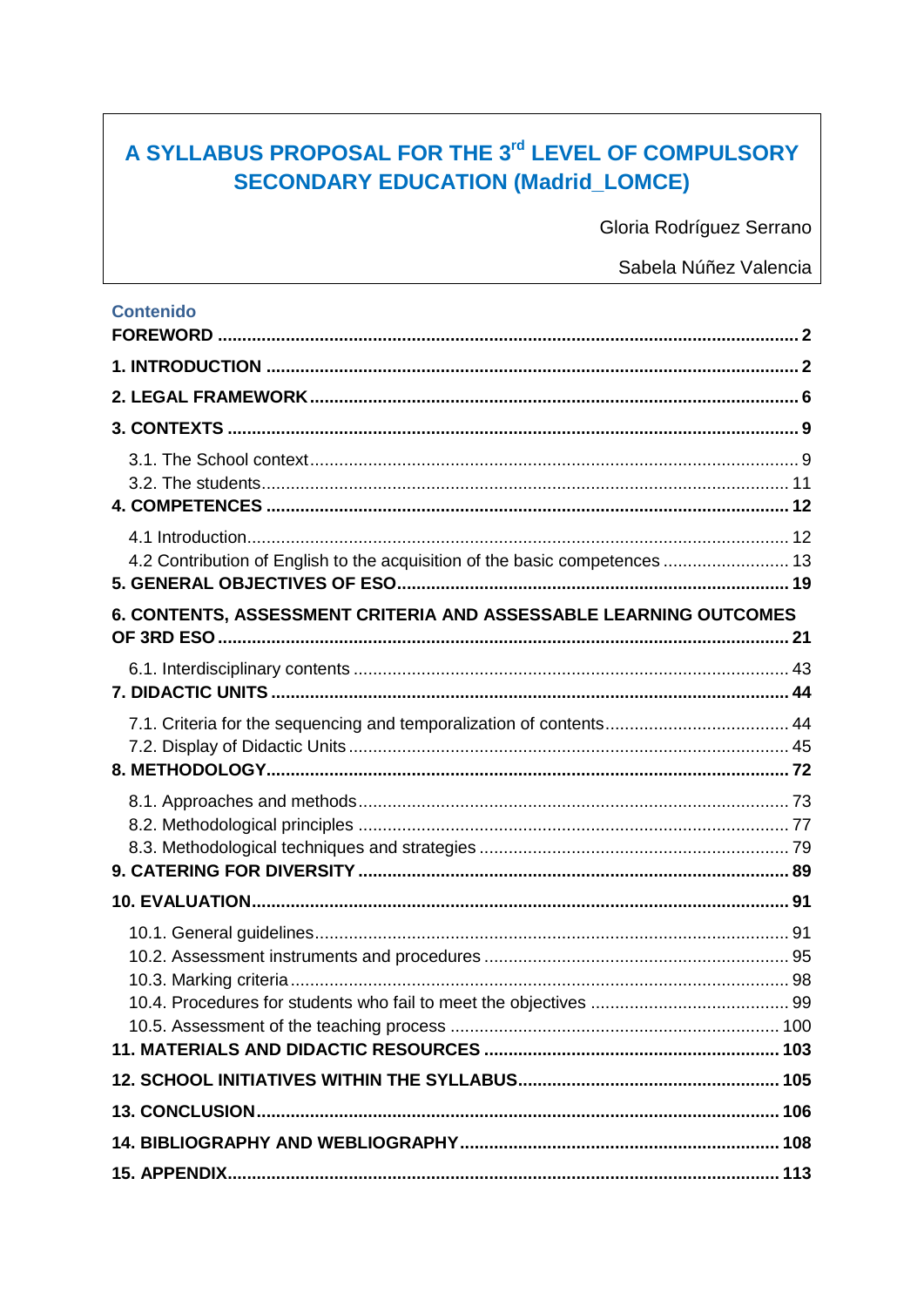## <span id="page-1-0"></span>**FOREWORD**

The aim of this piece of work is to provide candidates with a general model of a didactic programme. Please note that this is a much longer piece than the one you will be asked to present. Therefore, you will need to shorten it, adapt it, and redesign it in order to meet the public announcement requirements and your own interests.

## <span id="page-1-1"></span>**1. INTRODUCTION**

The present document is the annual syllabus of English as a foreign language for the 3<sup>rd</sup> year of Compulsory Secondary Education (ESO). The syllabus is an essential tool to adequately develop the teaching and learning process, with the aim of improving the quality of education and ensuring the integral development of the students.

The current regulations (LOMCE, section 9) establish programming, that is, the design of the teaching-learning process, as the first role of the teaching staff. This duty, in turn, implies other related functions among which we can mention:

- The objective assessment of the students' learning process and of the teaching processes;
- The students' tutorship, academic and professional guidance;
- The intellectual, affective, competence and ethic development of our students;
- The collaboration with the school and institutions towards the development of values such as respect, tolerance, integration, non-discrimination, democracy or freedom;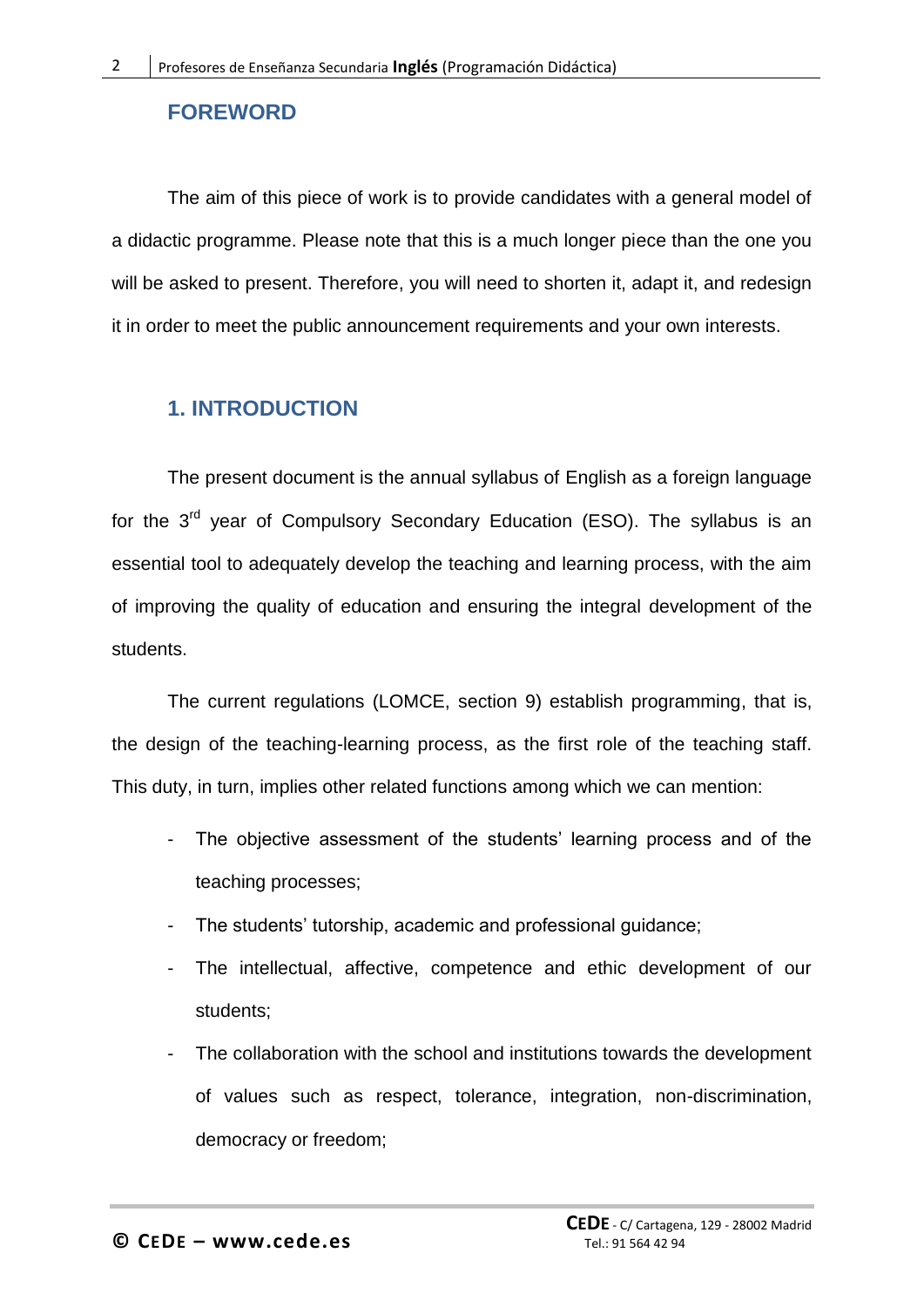The continuous investigation, improvement and research of teaching methodologies and strategies.

Therefore, this didactic programme is intended to be a useful tool to provide an educational answer which improves the teaching-learning process. A didactic programme is the result of a **plan**. By planning our work we avoid improvisation, we set the goals that underlie our teaching practice, and we foresee the most adequate conditions to reach our teaching objectives together with the criteria which are going to rule the whole learning process.

Nonetheless, this planning of the teaching-learning processes must fulfill some **features** in order to be a useful and functional instrument:

- Adequate to the context reality, that is, it needs to be based on the possibilities and realities of the context;
- Integrated, since it needs to include every and all the elements of the curriculum in a coherent way;
- Systemic, in the sense that it should be interactive and forming part of the context
- Sequenced, as it needs to organize objectives, contents and key competences in a sequenced and ordered way;
- Experiential, which means that it must include contents that allow the development of affective and social capacities;
- Assessed, in order to allow a process of information, control and improvement of work practices and results
- Known by the whole educational community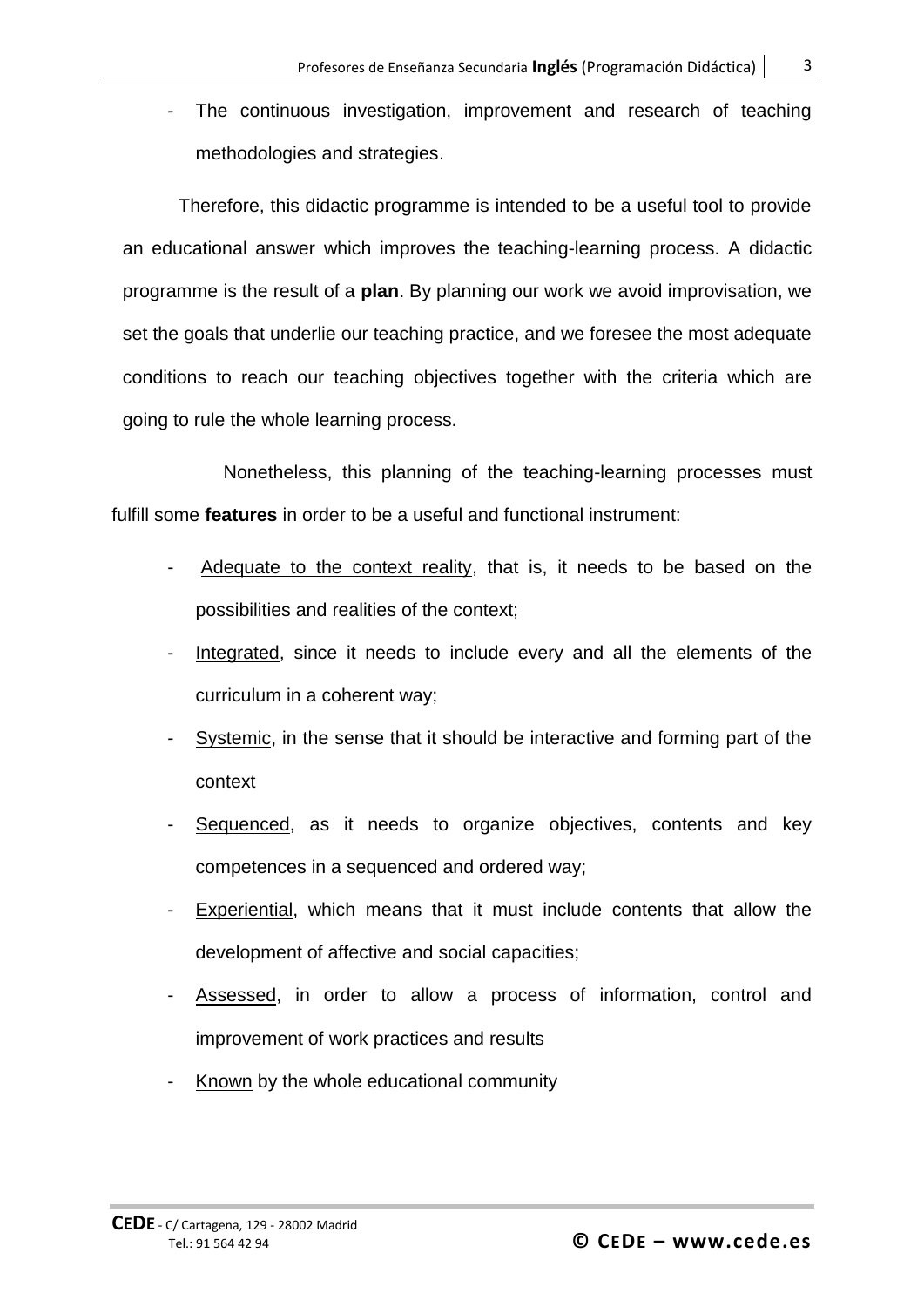Finally, needless is to say that a didactic programme will be really useful if it is designed and carried out taking into account the real students and their context, peculiarities and their specific ways of learning.

As it has been pointed out, a didactic syllabus is **not an isolated document**, but it forms a part of a coherent plan which includes other programmes. In the first place, in this case, it belongs to General Programme for English, which is intended to cover the different subjects of English and levels taught at the school. This programme is included into the General Annual Programme of the School ("PGA"), together with the didactic programmes of the different subjects, and the school organization and management plans. In addition, the syllabus should answer to the priorities and the educational principles and values which have been agreed to form the School Educative Project ("PEC"). In fact, for this school year, the school community has agreed to focus on the development of the values, skills and strategies mentioned below, and which are reflected in the design of this Didactic Programme for Year 3:

- Development of teaching and learning strategies which improve the students' oral expression, reading comprehension and integration of the ICT.
- Solving problems and conflicts by means of peer mediation.
- Improving subject teachers' coordination and communication.
- Carrying out activities which take subjects out of the closed space of classrooms.

At the time of designing a Didactic Programme, great importance lies in a careful and coherent organization of the competences, contents, methodology, evaluation criteria and assessable learning standards. A syllabus must allow for a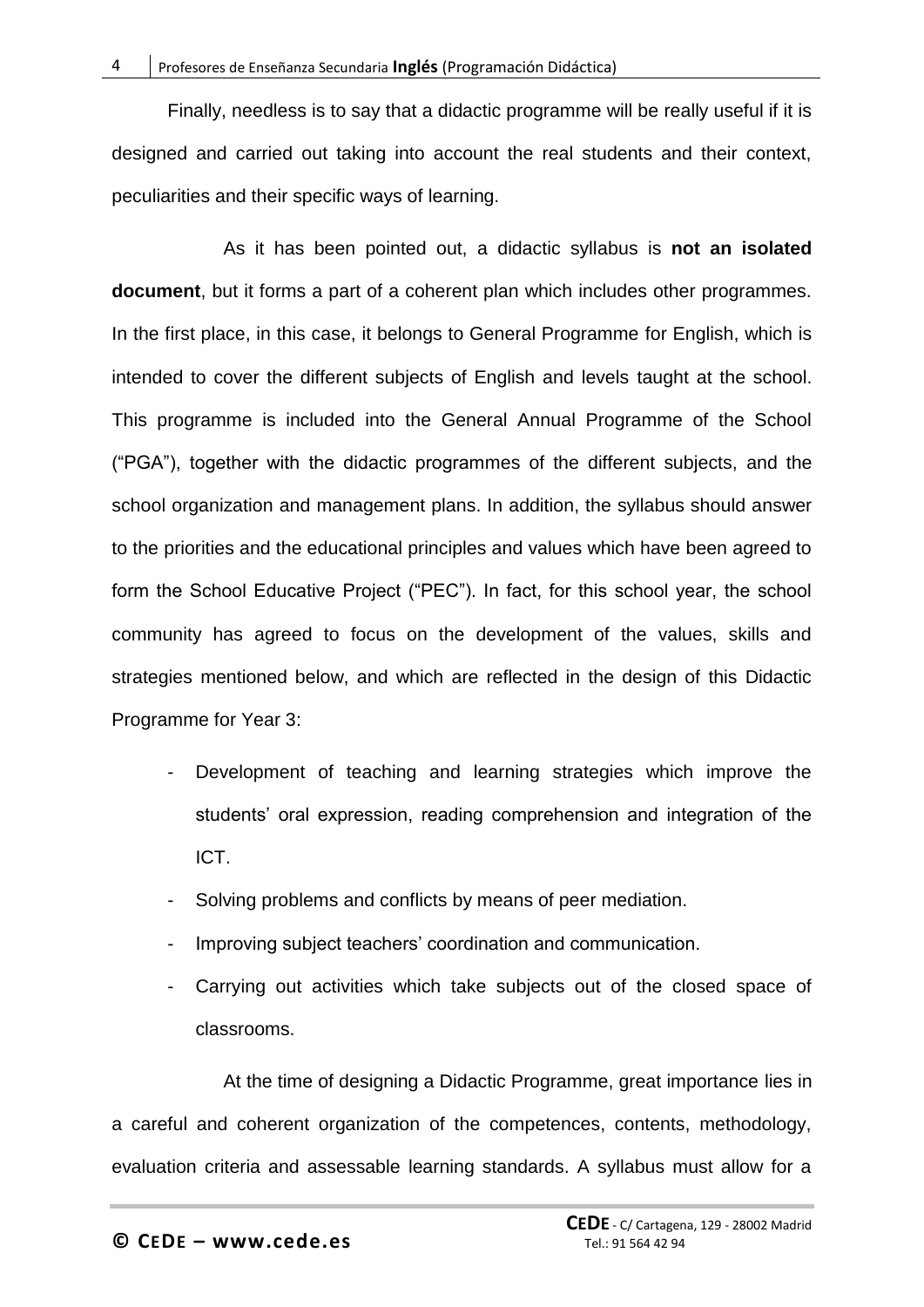degree of flexibility to be adapted to a variety of students, taking into account their cognitive, emotional and social characteristics, in order to help them achieve the established objectives and attain the competences, focusing, in this case, in communication. The aim goes beyond the teaching of English as a foreign language. Although the general goal is to develop students" competences which enable them to be citizens and future social and individual elements in society –and the rest of the stage general objectives, the ultimate goal is also to teach how to see and use the language as a communicative tool, as it is established in the Common European Frame of Reference for Languages (CEFR). The CEFR was designed to be a basis for the elaboration of language syllabuses, the design of materials, and the evaluation of foreign language proficiency. It presents an Action-Oriented Communicative Approach, which views language users as social agents that perform communicative acts and tasks.

This syllabus also reflects the Constructivist theories on learning and teaching; emphasizing the way students construct their knowledge of the world through experiencing and reflecting on those experiences. Meaningful learning is the deliberate effort to link new knowledge to the pre-existing cognitive structures already in the student's mind. Following Piaget's cognitive theory (as cited in Chapman, 1988), for the implementation of this syllabus it is crucial to take into account the students' active involvement in the teaching-learning process, encouraging them to discover the environment through spontaneous interaction, rather than through the presentation of isolated pieces of knowledge. Contents and objectives need to be consistent within the reach of the developmental level of the learner. The students are thus challenged with tasks that refer to skills and knowledge just beyond their current level of mastery so that the language they use

**Continua** hasta la página 122